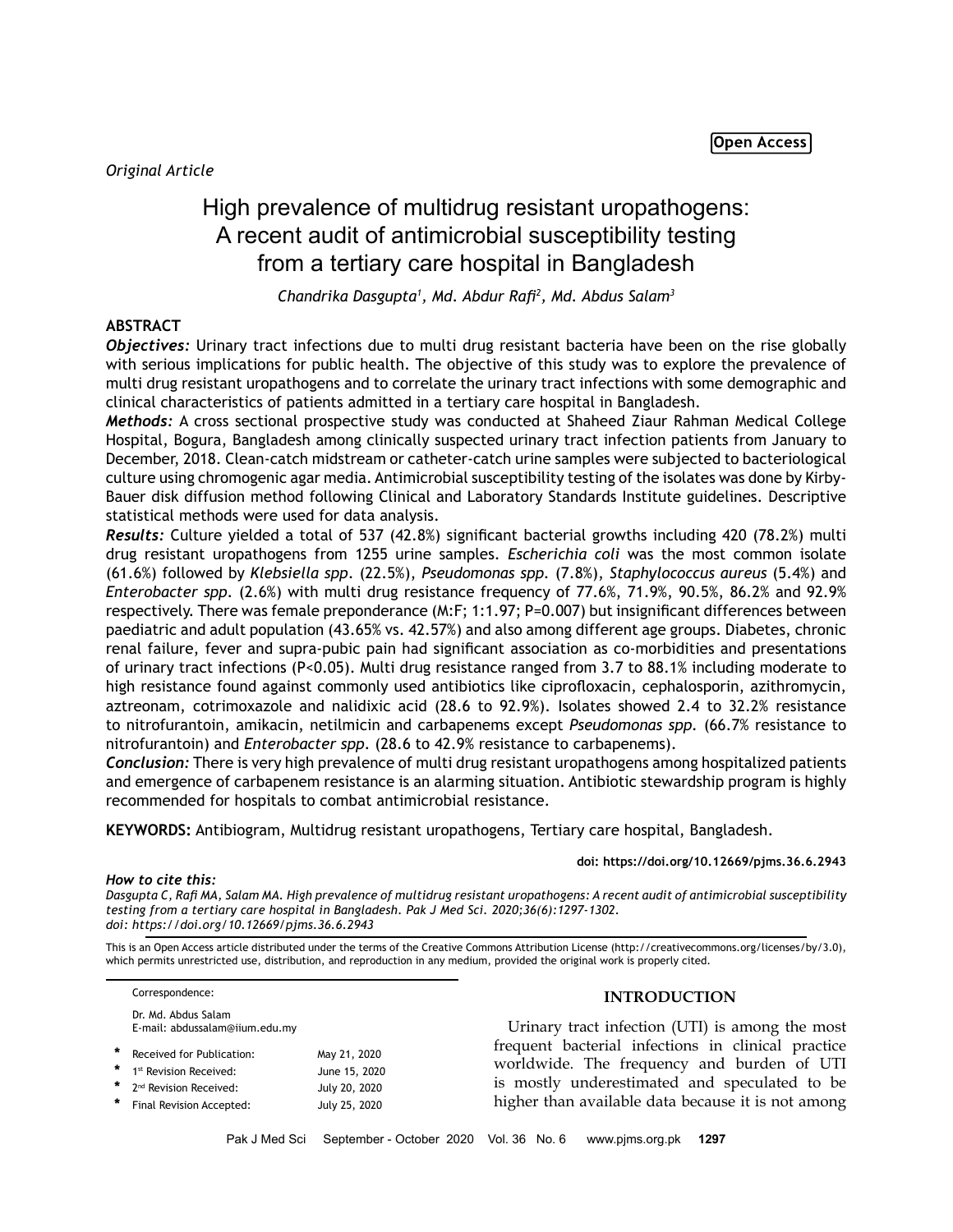mandatory notifiable diseases.<sup>1</sup> A spectrum of clinical scenario from asymptomatic bacteriuria to complicated infections are observed in UTI affecting different age groups. Dysuria with or without frequency, urgency, and suprapubic pain are the usual accompaniments of lower urinary tract infections while complicated UTI like pyelonephritis usually presents with systemic symptoms like fever, chill, flank pain, hematuria and delirium.2 *Escherichia coli* remains the predominant uropathogen (80%) followed by *Klebsiella*, *Enterobacter*, *Proteus*, *Pseudomonas* and *Enterococci*. The pathogens traditionally associated with UTI are on a change particularly because of growing antimicrobial resistance and underlying host factors.3

UTI is becoming increasingly difficult to treat owing to high recurrence and multi drug resistant (MDR) uropathogens especially extendedspectrum β-lactamases (ESBLs) producing bacteria that have been on the rise globally with serious implications for public health.4 Traditionally broad spectrum antibiotics remain the drug of choice to treat UTI but indiscriminate use of antibiotics is making the treatment challenging as it accelerates the emergence of drug resistant bacteria. This practice is more common in lower and middle income countries like Bangladesh, where empirical therapy is a common practice as the laboratory facility for urine culture is not widely available.5 Although bacterial etiology of UTI and antimicrobial resistance pattern may have regional variations and largely depend on the antibiotic policy of health care facility but the growing frequency of MDR uropathogens has become now a universal problem and more alarming in the developing countries including Bangladesh.6,7

Routine antimicrobial susceptibility testing is a pre-requisite not only to choose the appropriate antibiotic but also to facilitate the empiric therapy.8 The present investigation was carried out to explore the current prevalence of MDR uropathogens, frequency of resistance to different classes of antibiotics and to correlate UTI with patient's demographic and clinical characteristics from a tertiary care hospital in Bangladesh.

# **METHODS**

This cross sectional prospective investigation was conducted from January to December, 2018 among one thousand two hundred fifty-five (1255) admitted patients of different age and gender of Shaheed Ziaur Rahman Medical College Hospital (SZMCH), Bogura, a 1000-bed tertiary care teaching hospital in the Northern part of Bangladesh. Patients with at least one of the clinical features of UTI (fever, dysuria, frequency, urgency, suprapubic pain, loin pain, haematuria, nocturia or prior history of UTI) were judged as clinically suspected and selected for confirmation by laboratory tests. Clean-catch midstream or catheter-catch urine was collected into a sterile wide mouth container/test tube with all aseptic measures and was screened for microscopic demonstration of pus cells  $\geq 5/$ HPF (high power field) in a centrifuged deposit before considering culture.<sup>9</sup>

Ethical Review Committee of Shaheed Ziaur Rahman Medical College, Bogura, Bangladesh approved the protocol and informed written consent/assent was taken from patient (Ref: SMZC/2016/351, Dated: 10-12-2016).

*Urine culture:* Chromogenic agar (HiMedia, India) medium was used for urine culture and samples were inoculated aseptically using a calibrated wire loop of 28G (internal diameter 3.26 mm) holding 0.004 ml of urine for overnight aerobic incubation at 370 C. Details of culture technique, significant bacteriuria and identification methods have been reported previously.10 The final identification of the isolates was done using standard identification protocol such as Gram's staining, motility test, catalase test, coagulase test, oxidase test and relevant biochemical tests as appropriate for the isolates.11 Diagnosis of UTI was established on the basis of presenting feature(s), pyuria and significant bacteriuria.

*Antimicrobial susceptibility testing (AST):* Mueller-Hinton agar and Kirby-Bauer disk diffusion method<sup>12</sup> were used for AST against a panel of 17 commercial antibiotic disks (Oxoid, UK): amikacin (30µg), azithromycin (15µg), aztreonam (30μg), cefuroxime sodium (30µg), cefixime (5µg), cefepime (30µg), ceftazidime (30µg), ceftriaxone (30µg), ciprofloxacin (10μg), cotrimoxazole (25µg), gentamicin (30μg), imipenem (10µg), levofloxacin (5μg), meropenem (10µg), nalidixic acid (30µg), netilmicin (30μg) and nitrofurantoin (300µg). Isolates were labeled as 'sensitive' and 'resistant' according to the guidelines of Clinical Laboratory Standard Institute (CLSI). *Escherichia coli* ATCC 25922 and *Staphylococcus aureus* ATCC 25923 were used as control strains for AST.<sup>13</sup> Resistance to at least one agent in three or more antimicrobial categories was defined as multi drug resistance.<sup>14</sup>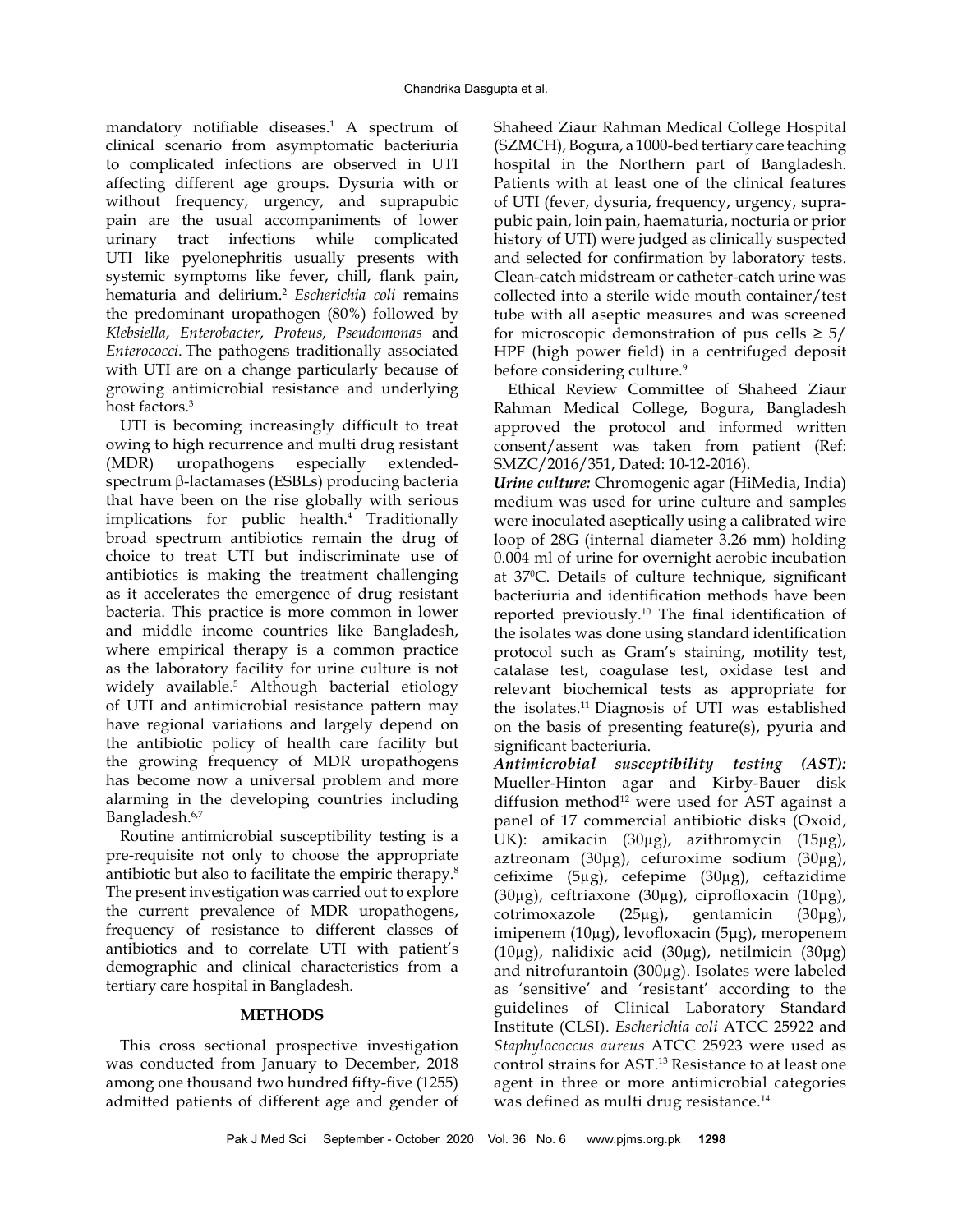*Data collection and statistical analysis:* A structured questionnaire was used for patient's demographic and clinical data. Descriptive statistical methods in SPSS (version 21.0 for Windows, SPSS® Inc., Chicago, IL) were applied for data analysis. The antimicrobial resistance prevalence was calculated as the proportion of positive results against total sample. Nominal variables were shown as number of cases (*n*) and percentage (%). Test of significance was performed using the Chi-square  $(\chi^2)$  test and variables including demographic and clinical characteristics of UTI patients were compared using cross-tabulation statistical methods. *P* < 0.05 was considered statistically significant.

#### **RESULTS**

Culture yielded 537 (42.8%) as positive out of 1255 clinically suspected UTI patients. *Escherichia coli* was the most common (61.6%) gram negative isolate followed by *Klebsiella spp*. (22.5%), *Pseudomonas spp.* (7.8%) and *Enterobacter spp.* (2.6%), while *Staphylococcus aureus* (5.4%) was the only

Table-I: Frequency of culture-positive (n = 537) and MDR ( $n = 420$ ) uropathogens.

| Uropathogens          | Frequency of<br>culture-positive | Frequency of<br><b>MDR</b> |
|-----------------------|----------------------------------|----------------------------|
|                       | isolates $n$ $(\%)$              | isolates $n$ $(\%)$        |
| Escherichia coli      | 331 (61.6)                       | 257 (77.6)                 |
| Klebsiella spp.       | 121 (22.5)                       | 87 (71.9)                  |
| Pseudomonas spp.      | 42(7.8)                          | 38 (90.5)                  |
| Staphylococcus aureus | 29(5.4)                          | 25(86.2)                   |
| Enterobacter spp.     | 14(2.6)                          | 13 (92.9)                  |
| Total                 | 537 (100)                        | 420 (78.2)                 |

gram positive isolate. Of 537 isolates, 420 (78.2%) were found to be MDR with frequency distribution of *Escherichia coli*, *Klebsiella spp*., *Pseudomonas spp., Staphylococcus aureus* and *Enterobacter spp.* was 77.6%, 71.9%, 90.5%, 86.2% and 92.9% respectively (Table-I).

There was female preponderance (M:F; 1:1.97) among culture-positive cases and statistically highly significant (P=0.007). Age distribution revealed 252 (20%) patients from paediatric age

Table-II: Correlation of UTI with demographic and clinical characteristics of the patients.

| Characteristics                       | Culture-positive $n$ (%) | Culture-negative $n$ (%) | Total $n$ (%) | P-value |
|---------------------------------------|--------------------------|--------------------------|---------------|---------|
| Gender                                |                          |                          |               |         |
| Female                                | 356 (66.3)               | 422 (58.8)               | 778 (62.0)    | 0.007   |
| Male                                  | 181 (33.7)               | 296 (41.2)               | 477 (38.0)    |         |
| Age                                   |                          |                          |               |         |
| < 5 years                             | 70(13.0)                 | 92 (12.8)                | 162(12.9)     | 0.994   |
| $5 - 18$ years                        | 40(7.4)                  | 50(7.0)                  | 90(7.2)       |         |
| $19 - 30$ years                       | 95 (17.7)                | 135 (18.8)               | 230 (18.3)    |         |
| $31 - 40$ years                       | 65(12.1)                 | 92(12.8)                 | 157(12.5)     |         |
| $41 - 50$ years                       | 71(13.2)                 | 98 (13.6)                | 169(13.5)     |         |
| $51 - 60$ years                       | 83(15.5)                 | 104(14.5)                | 187 (14.9)    |         |
| > 60 years                            | 113(21.0)                | 147 (20.5)               | 260 (20.7)    |         |
| <b>Chronic Medical Conditions</b>     |                          |                          |               |         |
| Hypertension                          | 108(20.1)                | 140 (19.5)               | 248 (19.8)    | 0.487   |
| Diabetes mellitus                     | 139(25.8)                | 92(12.8)                 | 231 (18.4)    | 0.004   |
| Ischaemic heart disease               | 20(3.7)                  | 32(4.4)                  | 52(4.1)       | 0.364   |
| Chronic obstructive pulmonary disease | 21(3.9)                  | 28(3.8)                  | 49(3.9)       | 0.148   |
| Chronic renal failure                 | 23(4.2)                  | 16(2.2)                  | 39(3.1)       | 0.029   |
| Asthma                                | 11(2.1)                  | 17(2.3)                  | 28(2.2)       | 0.774   |
| Clinical presentation                 |                          |                          |               |         |
| Dysuria                               | 432 (80.5)               | 559 (77.8)               | 991 (79.0)    | 0.372   |
| Frequency                             | 296 (55.1)               | 375 (52.2)               | 671(53.5)     | 0.143   |
| Fever                                 | 257 (47.8)               | 166(23.2)                | 423 (33.7)    | 0.012   |
| Urgency                               | 192 (35.7)               | 206(28.7)                | 398 (31.7)    | 0.271   |
| Supra-pubic pain                      | 158 (29.4)               | 174 (24.2)               | 332(26.5)     | 0.048   |
| Nocturia                              | 84 (15.6)                | 98 (13.6)                | 182 (14.5)    | 0.153   |
| Haematuria                            | 30(5.6)                  | 32(4.4)                  | 62(4.9)       | 0.076   |
|                                       |                          |                          |               |         |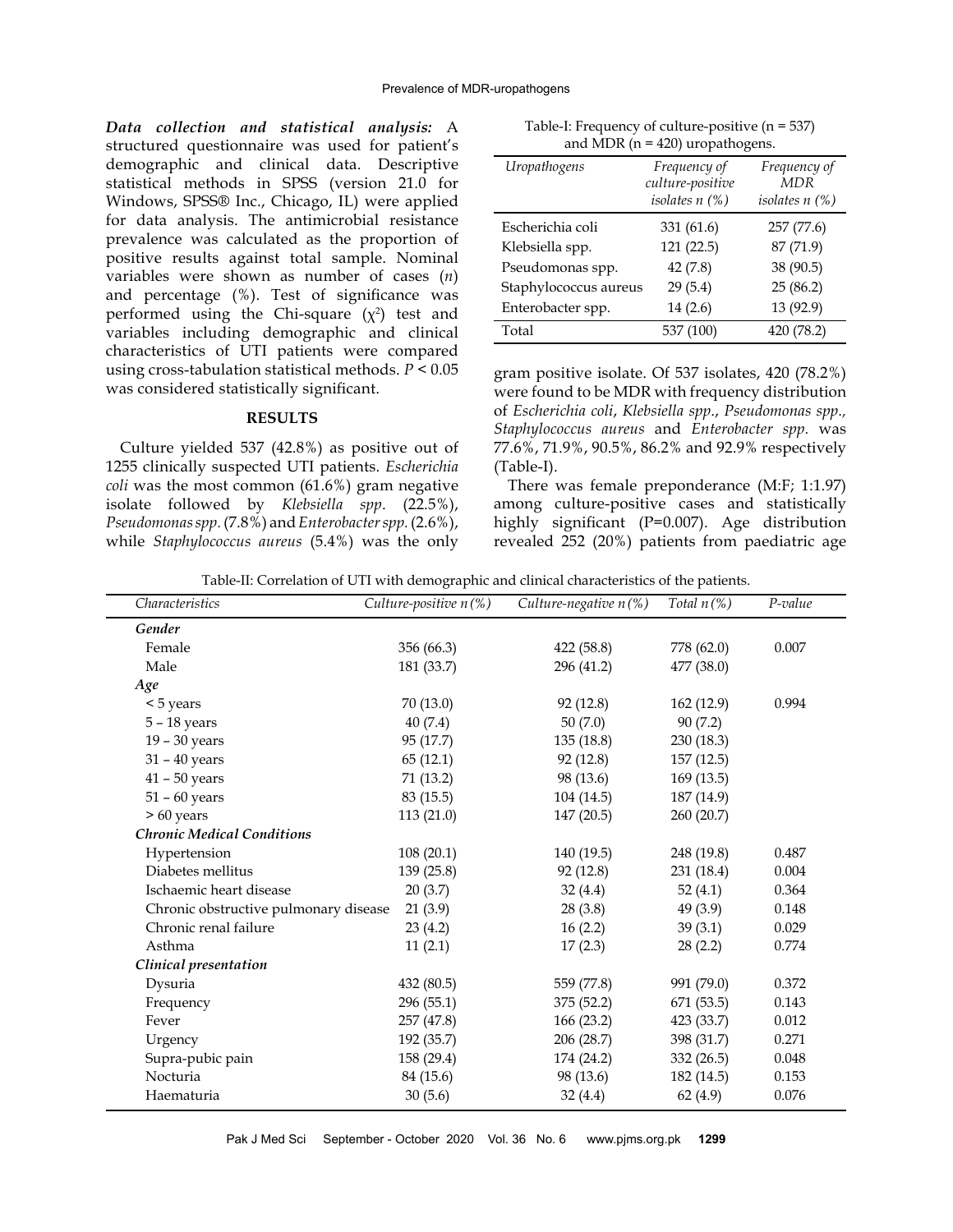group (up to 18 yrs.) and 1003 (80%) adults with no significant difference in frequency of culturepositive cases (43.7% vs. 42.6%). Also there was no statistical significance in rate of isolation among different age groups. Co-morbid conditions like hypertension (19.8%), diabetes mellitus (18.4%), ischaemic heart disease (4.1%), chronic obstructive pulmonary disease (3.9%), chronic renal failure (3.1%) and asthma (2.2%) were noted among UTI patients with significant ( $P < 0.05$ ) association observed for diabetic and chronic renal failure patients. Among symptoms, dysuria (79%), frequency (53.5%), fever (33.7%), urgency (31.7%), supra-pubic pain (26.5%), nocturia (14.5%) and haematuria (4.9%) were noted with fever and supra-pubic pain had significant  $(P < 0.05)$ association with UTI (Table-II).

MDR ranged from 3.7 to 88.1% and isolates were found to be moderate to highly resistant (28.6 to 92.9%) to commonly used antibiotics like ciprofloxacin, cotrimoxazole, azithromycin, nalidixic acid, cephalosporin and aztreonam (Table-III). Nitrofurantoin, amikacin, netilmicin, imipenem and meropenem were found to be better choice (resistance ranged from 2.4 to 32.2%) for all isolates, except *Pseudomonas spp.* and *Enterobacter spp*. Nitrofurantoin resistance was 66.7% for *Pseudomonas spp.* while *Enterobacter spp*. showed moderate resistance to both imipenem (28.6%) and meropenem (42.9%).

## **DISCUSSION**

Resistance to commonly used antibiotics is an emerging concern worldwide causing treatment failure in different infections including UTI.15 The present study highlights a baseline evidence on current situation of very high frequency of MDR uropathogens among hospitalized patients. It is no wonder that we found female preponderance which is an established fact that due to many inherent host factors females are more vulnerable to UTI.4 Diabetes and chronic renal failure were found to have statistically significant association with UTI and these findings corroborate well with other reports.16,17 Predisposition to UTI in diabetes results from several factors including increased susceptibility to uncontrolled glycaemia and defective host immunity. While chronic renal failure is a risk factor for UTI due to metabolic disorders resulting in secondary immunodeficiency.

Fever and supra pubic pain had significant association among others as presentations of UTI. Fever usually denotes pyelonephritis and more commonly observed in paediatric patients while supra pubic pain indicates cystitis which is common among lower UTI.18 *Escherichia coli* was the most frequent isolate followed by *Klebsiella spp*., which is consistent with many previous studies.4,6,8,10 In fact, *E. coli* stands alone for around 70% as the etiological agent of both community and hospital acquired UTI.4 We found

| Antimicrobial<br>Agents | Escherichia coli<br>$(n = 331)$ | Klebsiella spp.<br>$(n = 121)$ | Pseudomonas spp.<br>$(n = 42)$ | Staphylococcus<br>aureus (n = 29) | Enterobacter<br>spp. $(n = 14)$ | Total<br>$MDR n$ (%) |
|-------------------------|---------------------------------|--------------------------------|--------------------------------|-----------------------------------|---------------------------------|----------------------|
| Cefixime                | 187 (56.5)                      | 74 (61.2)                      | 25(59.5)                       | 12(41.4)                          | 11(78.6)                        | 309 (57.5)           |
| Ceftriaxone             | 166 (50.2)                      | 69 (57.0)                      | 16 (38.1)                      | 3(10.3)                           | 7(50.0)                         | 261 (48.6)           |
| Ceftazidime             | 128 (38.7)                      | 53 (43.8)                      | 12 (28.6)                      | 9(31.0)                           | 10(71.4)                        | 212 (39.5)           |
| Cefepime                | 158 (47.7)                      | 57 (47.1)                      | 13 (31.0)                      | 10(34.5)                          | 10(71.4)                        | 248 (46.2)           |
| Amikacin                | 29(8.8)                         | 16 (13.2)                      | 2(4.8)                         | 2(6.9)                            | 3(21.4)                         | 52(9.7)              |
| Gentamicin              | 134 (40.5)                      | 55 (45.5)                      | 22(52.4)                       | 13 (44.8)                         | 9(64.3)                         | 233 (43.4)           |
| Imipenem                | 9(2.7)                          | 5(4.1)                         | 1(2.4)                         | 1(3.4)                            | 4(28.6)                         | 20(3.7)              |
| Meropenem               | 8(2.4)                          | 9(7.4)                         | 2(4.8)                         | 2(6.9)                            | 6(42.9)                         | 27(5.0)              |
| Ciprofloxacin           | 189 (57.1)                      | 46 (38.0)                      | 14 (33.3)                      | 18(62.1)                          | 10(71.4)                        | 277 (51.6)           |
| Levofloxacin            | 173 (52.3)                      | 41 (33.9)                      | 12(28.6)                       | 4(13.8)                           | 10(71.4)                        | 240 (44.7)           |
| Azithromycin            | 178 (53.8)                      | 66 (54.5)                      | 20 (47.6)                      | 18(62.1)                          | 9(64.3)                         | 291 (54.2)           |
| Cefuroxime              | 154 (46.5)                      | 70 (57.9)                      | 26(61.9)                       | 18(62.1)                          | 9(64.3)                         | 277 (51.6)           |
| Aztreonam               | 131 (39.6)                      | 61 (50.4)                      | 12 (28.6)                      | 24 (82.8)                         | 13 (92.9)                       | 241 (44.9)           |
| Cotrimoxazole           | 192 (58.0)                      | 66 (54.5)                      | 35 (83.3)                      | 20(69.0)                          | 8(57.1)                         | 321 (59.8)           |
| Nitrofurantoin          | 68 (20.5)                       | 39 (32.2)                      | 28 (66.7)                      | 5(17.2)                           | 3(21.4)                         | 143 (26.6)           |
| Netilmicin              | 60(18.1)                        | 38 (31.4)                      | 10(23.8)                       | 8(27.6)                           | 3(21.4)                         | 119 (22.2)           |
| Nalidixic Acid          | 292 (88.2)                      | 110 (90.9)                     | 35(83.3)                       | 24 (82.8)                         | 12 (85.7)                       | 473 (88.1)           |

Table-III: Frequency of antimicrobial resistance of uropathogens (n = 537).

N.B. Figures in the parentheses indicate percentage.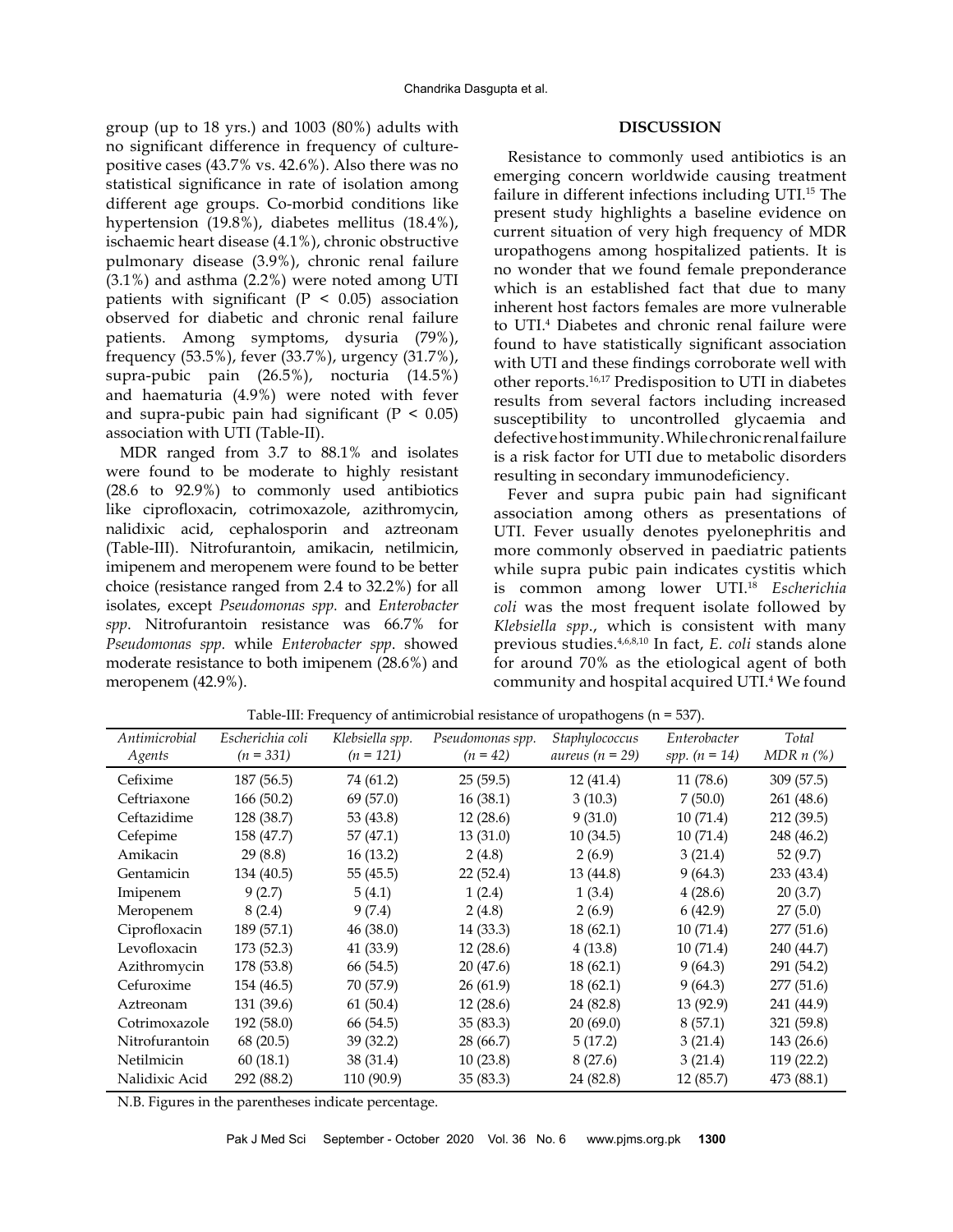*Staph aureus* as only gram positive uropathogen and it coincides with other report.<sup>19</sup> Although coagulase negative *Staph saprophyticus* has been reported as frequent uropathogen usually from patients attending outpatient or antenatal clinics but it contradicts with ours because we included hospital admitted cases where *Staph aureus* is a common pathogen.4,5,17

High prevalence of MDR uropathogens with moderate to high resistance to most of the common antimicrobial classes including cephalosporin, quinolone and fluoroquinolones, macrolide, cotrimoxazole and injectable drugs like aztreonam and gentamicin was observed in the present study which is higher in comparison to our previous report.5 This difference can be correlated with inclusion of hospital acquired UTI in the present setting where there is high frequency of MDR uropathogens.20 Comparable prevalence rate of MDR uropathogens to commonly prescribed antimicrobials has also been reported by some recent studies.21,22

We found nitrofurantoin and amikacin as better choice except *Pseudomonas spp.* which is consistent with our previous report and other recent studies.5,23,24 Reasons for the emergence of low resistance to nitrofurantoin are not fully understood, but likely include its restricting use, limited systemic absorption and the need for multiple genetic mutations in bacteria to develop resistance. The most important and alarming findings of the present study are variable degree of resistance to carbapenems ranging from 2.4 to 42.9% shown by different isolates which corroborates with others.23,25 Carbapenems are the latest developed  $β$ -lactam containing broad spectrum antibiotics usually reserved for MDR pathogens. Lately, the dissemination of community acquired *E. coli* capable of producing ESBLs that can hydrolyze almost all β-lactams except carbapenems has been reported worldwide; consequently, the use and abuse of carbapenems have increased greatly with emergence of carbapenem resistance as a serious concern. Evidence based choice of antibiotics from *in-vitro* antimicrobial susceptibility test may reduce the risk of this alarming situation when there is current shortage of effective therapies, lack of successful preventive measures and of course very slow development of novel treatment options. Further, practice of Antibiotic Stewardship Programs (ASPs) in hospitals can help minimizing the problem of antibiotic resistance and it has been

recommended by the Centers for Disease Control and Prevention (CDC). ASPs refer to optimizing the use of antibiotics to effectively treat infections, protect patients from harms caused by unnecessary antibiotic use and combat antibiotic resistance. The programs have at least seven core components to help clinicians to improve clinical outcomes by improving antibiotic prescribing practice (https://www.cdc.gov/antibiotic-use/ healthcare/pdfs/hospital-core-elements-H.pdf).

*Limitations of the study:* First of all, it was a single center study, so the findings cannot be generalized in the national context. Second, the detailed clinical classification of UTI patients could not be mentioned. Third, the genotypic or phenotypic categorization of MDR uropathogens were not established.

#### **CONCLUSIONS**

Increasing frequency of MDR uropathogens is a global concern and has been reinforced by our findings. Commonly prescribed antibiotics including third generation cephalosporin and fluoroquinolones have shown to be poorly efficacious while nitrofurantoin, netilmicin and amikacin still hold some promise. Although the reserve drugs like carbapenems are still the best choice in treating the hospital acquired UTI but emergence of carbapenem resistance is a great concern. Antibiotic Stewardship Programs (ASPs) can only optimize the use of antibiotics to effectively treat infections and to improve clinical outcomes. We strongly advocate the introduction of ASPs in the tertiary care hospitals in Bangladesh to combat antibiotic resistance.

*Acknowledgements:* The authors would like to express their sincere gratitude to study participants.

*Conflict of interest:* None.

*Grant Support & Financial Disclosures:* None.

## *List of Abbreviations:*

**UTI:** Urinary tract infection, **MDR:** Multi drug resistant,

**CLSI:** Clinical and Laboratory Standards Institute, **CFU:** Colony forming unit,

**HPF:** High power field, **AST:** Antimicrobial susceptibility testing,

**ASPs:** Antibiotic Stewardship Programs,

**SZMCH:** Shaheed Ziaur Rahman Medical College Hospital.